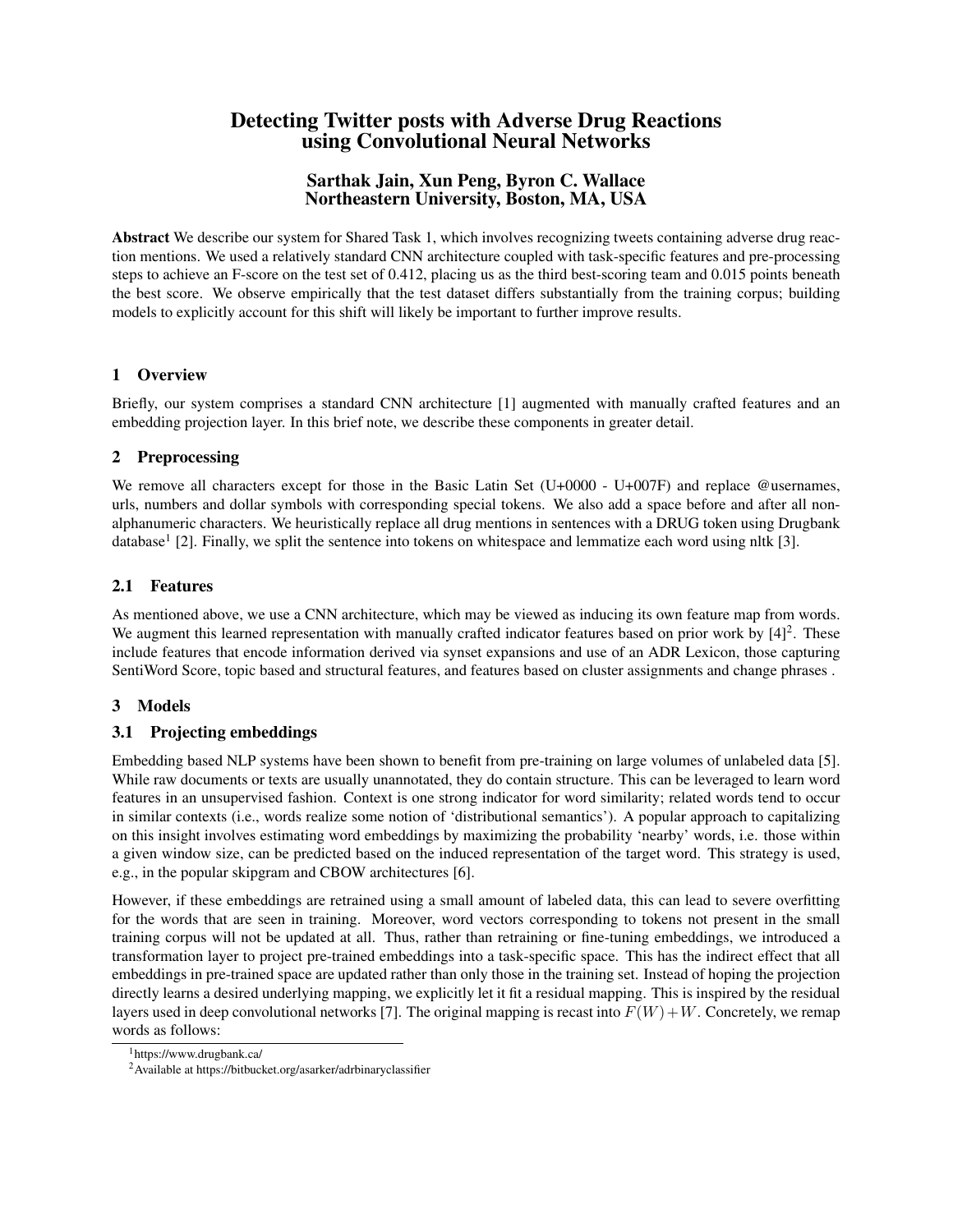$$
W' = \text{ReLU}(W \cdot P) + W \tag{1}
$$

Our intuition here is that it is easier to optimize the residual mapping than to optimize vector representations in the original or source embedding space. In the extreme, if an identity mapping were optimal, it would be easier to push the residual to zero than to fit an identity mapping.

We use two sets of pre-trained word embeddings in this project: (i) Google News Dataset (300 dim, 3M words) [6] and (ii) Twitter Dataset (400 dim, 3M words) [8]. For each word in our vocabulary, we look up a corresponding word embedding in pre-trained word2vec vectors. If the embedding is found, we add it to our system. In the case that a word is not found, we generate a random vector for them if they occur more than 2 times in the dataset. Otherwise, we replace them with a single UNK token.

#### 3.2 Convolutional Neural Network

Convolutional Neural Networks (CNN)s have been extensively used in many computer vision and, more recently, NLP tasks. In NLP, CNNs were previously used successfully in sentence classification and sentiment analysis [1, 9]. CNNs start with a convolutional layer, usually equipped with Rectified Linear Units (ReLUs) as activation units.<sup>3</sup> Convolutional filters normally have the same width as the word vectors, thus producing feature maps with only 1 column. The network is then stacked by a max-pooling layer that picks the maximum element from each column. The last layer is a feed forward layer to an output layer with a softmax activation.

### 3.3 Feature Only Model

We also train a multilayer perceptron on the feature vectors that performs binary classification. The MLP comprises a single hidden layer and an output layer. We use a softmax activation to produce the output and we minimize cross entropy loss over the training dataset.

#### 3.4 Feature+CNN Model

In this model, we concatenate the features returned by pooling layer of convolution network with the output of the hidden layer of feature network before passing them through the softmax layer.

#### 3.5 Training Setup

For CNN models, we use filters of size 1-5 with 250 filters for each. We use a dropout layer [10] with  $p = 0.5$  for regularization. For feature models, we use a hidden layer of size 300 with  $\ell$ 2 regularisation at  $\lambda = 0.001$  and Relu activation function. For each model, we used 12 regularization for dense softmax layer with  $\lambda = 0.001$ . The models were trained using Adam Optimiser ( $lr = 0.01$ ) [11]. We used early stopping when validation loss doesn't show absolute improvement of value  $> 0.01$  for 5 epochs. We use the model with least validation loss during training for evaluation. All hyperparameter selection is done on the validation set.

We also used an ensemble of all methods for evaluation. To counter the class imbalance problem, rather than using majority voting, we labeled the data point as positive if at least 2 classifiers labeled it as positive.<sup>4</sup> We also set the threshold for a tweet to be labeled as positive to 0.35. This setting reduced our precision but significantly improved recall.

 $3A$  ReLU takes an input and returns the original input if it is larger than 0, otherwise, it returns 0.

<sup>4</sup>This performed better than alternative ensembling approaches such as 'stacking' on the dev dataset.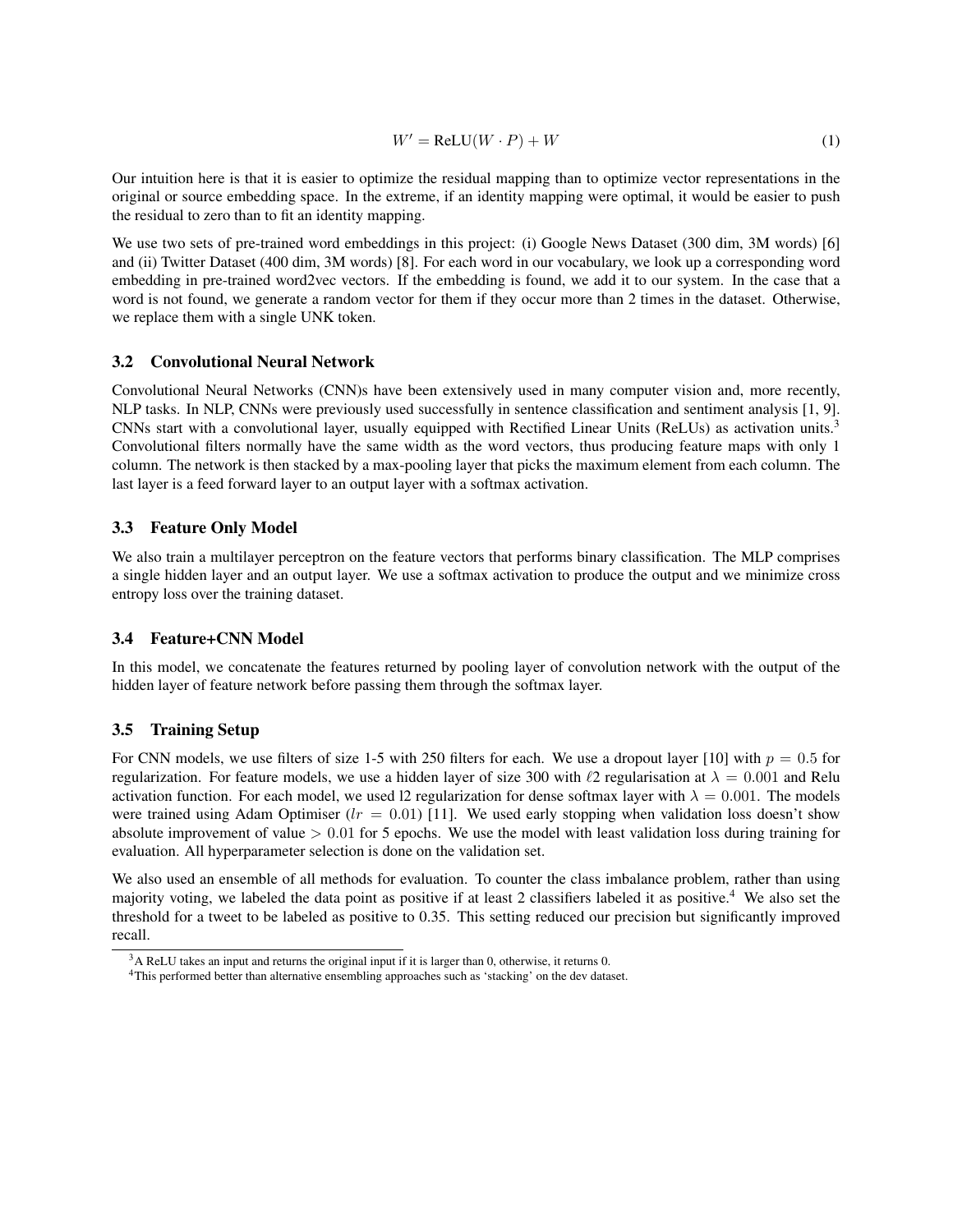### Experiments

### 3.6 Datasets

The training data consists on 11293 tweets with 9330 negative samples and 965 positive samples. The test data consists of 9961 tweets (9190 negative, 771 positive). We will refer this particular train and test split as the original corpus.

Because the training and test datasets were generated by sampling at different times with different drug names, we wanted to see whether the train and test sets reflected different input feature distributions. To assess this, we combined the train and test data and shuffled them together. We then randomly divided the total data into 2 parts with the same distribution of labels as given, i.e., we sampled 9330 negative and 965 positive data points for training and kept remaining for testing. We will call this train/test split as randomized.

We use 90/10 split of training data in both sets above for validation purposes.

### 4 Results

We present the results of the experiments in Table 1.

| Model                       | Original |      |      | Randomized |      |      |
|-----------------------------|----------|------|------|------------|------|------|
|                             | P        | R    | F1   | P          | R    | F1   |
| CNN (gog)                   | 0.44     | 0.31 | 0.36 | 0.55       | 0.51 | 0.53 |
| Feature                     | 0.45     | 0.31 | 0.37 | 0.51       | 0.59 | 0.55 |
| $CNN (good) + Feature$      | 0.53     | 0.28 | 0.36 | 0.48       | 0.64 | 0.55 |
| $CNN(tw) + Feature$         | 0.46     | 0.27 | 0.33 | 0.60       | 0.48 | 0.53 |
| $CNN (good + EP) + Feature$ | 0.53     | 0.31 | 0.39 | 0.54       | 0.61 | 0.58 |
| $CNN(tw + EP) + Feature$    | 0.53     | 0.24 | 0.34 | 0.52       | 0.54 | 0.53 |
| Ensemble                    | 0.39     | 0.43 | 0.41 | 0.46       | 0.70 | 0.56 |

Table 1: Evaluation Metrics on Original/Randomized Datasets for different models in our system. goog = using Google Embeddings, tw = using Twitter Embeddings,  $+ EP =$  with embedding projection

We will mention following observations in regards to our results :

- As can be clearly seen from the table, the models consistently and significantly improved when trained on randomised datasets. This suggests that our model could benefit from better normalization of texts as well as the use of external ontologies to map words to concepts like drugs, side effects, and so on. In this work, We do not explore the differences between training and test set underlying this observation in further detail.
- Models with the embedding projection outperform ones with no embedding projection by a small margin.
- All models have better precision than recall in the original train/test split.
- Google Embeddings performed better than twitter embeddings, which we found somewhat surprising.

### 5 Conclusion

We proposed a hybrid CNN and feature based system to perform binary classification of tweets containing mentions of Adverse Drug Reactions (ADRs). We evaluated our system against the training and test dataset provided as part of the shared task. On using these datasets as they were intended, we achieved an overall F1 score of 0.412. We also observe that combining the given datasets and dividing it into training and test set randomly significantly improved the performance of our classifiers. This suggests a shift in the data distributions. In future work, we will further study the reasons behind this shift and how they can be rectified to generate more precise classifiers.

### References

[1] Yoon Kim. Convolutional neural networks for sentence classification. *arXiv preprint arXiv:1408.5882*, 2014.